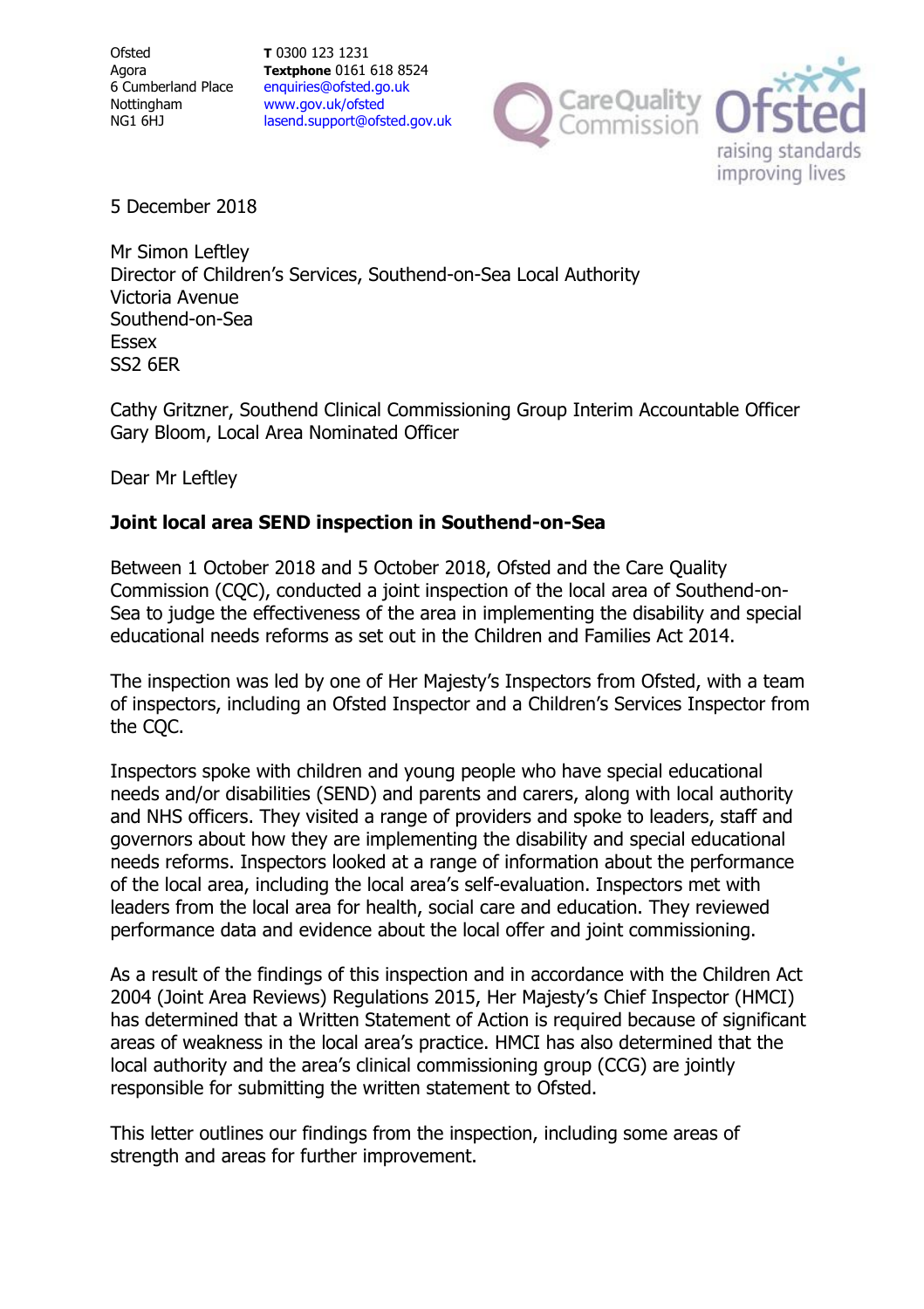



# **Main findings**

- The Southend Clinical Commissioning Group (SCCG) and Southend-on-Sea local authority have not prioritised the implementation of the reforms. Despite this work being given higher priority in the local area's planning over the last year, the implementation of the reforms has been too slow. Leaders have failed to meet their statutory duties under the Children and Families Act 2014.
- The SCCG was placed into special measures in January 2018 due to the continuing deterioration in its financial position. The challenges faced by the SCCG, coupled with several changes in the senior leadership in the local authority and SCCG, have reduced their capacity to work jointly to enact the reforms in a timely manner.
- $\blacksquare$  In the last year, the local area has shown a capacity to jointly bring improvements to some services. It has also established a broad understanding of the weaknesses in the current provision. However, the local area is still in the process of identifying more precisely the joint issues and priorities that it needs to tackle. Equally, there is no clarity about how leaders and partners are holding one another to account for the implementation of the reforms.
- The SCCG and Southend-on-Sea local authority have now committed to an integrated commissioning plan and have created new staffing positions together to facilitate this plan. Nonetheless, it has taken too long for the local area to get to this stage in its joint working and, therefore, joint commissioning is some way off meeting the needs of children and young people with SEND.
- There is a lack of coherent and systematic co-production of services with children, young people and their families. This has hindered the local area's ability to identify what children, young people and their families want and need.
- The local area does not know enough about the range of academic and social outcomes for its children and young people with SEND, especially but not exclusively for those who are aged 16 to 25 years. The lack of information hinders the local area's ability to identify priorities for joint commissioning.
- $\blacksquare$  The local offer website is of poor quality and is not effective in signposting children, young people, families or professionals to what is on offer. Some schools are not proactive members of the local offer and do not know enough about their role in it.
- The local area's work to improve the quality of provision has not been followed up in schools to ensure that practice is improving. As a result, leaders do not know with accuracy how well needs are identified, assessed and met across the local area.
- Education, health and care (EHC) plans are predominantly made up of educationbased outcomes. There are stronger examples of healthcare needs being considered for children and young people with the most complex physical needs. However, in other plans, inspectors found very little evidence of meaningful,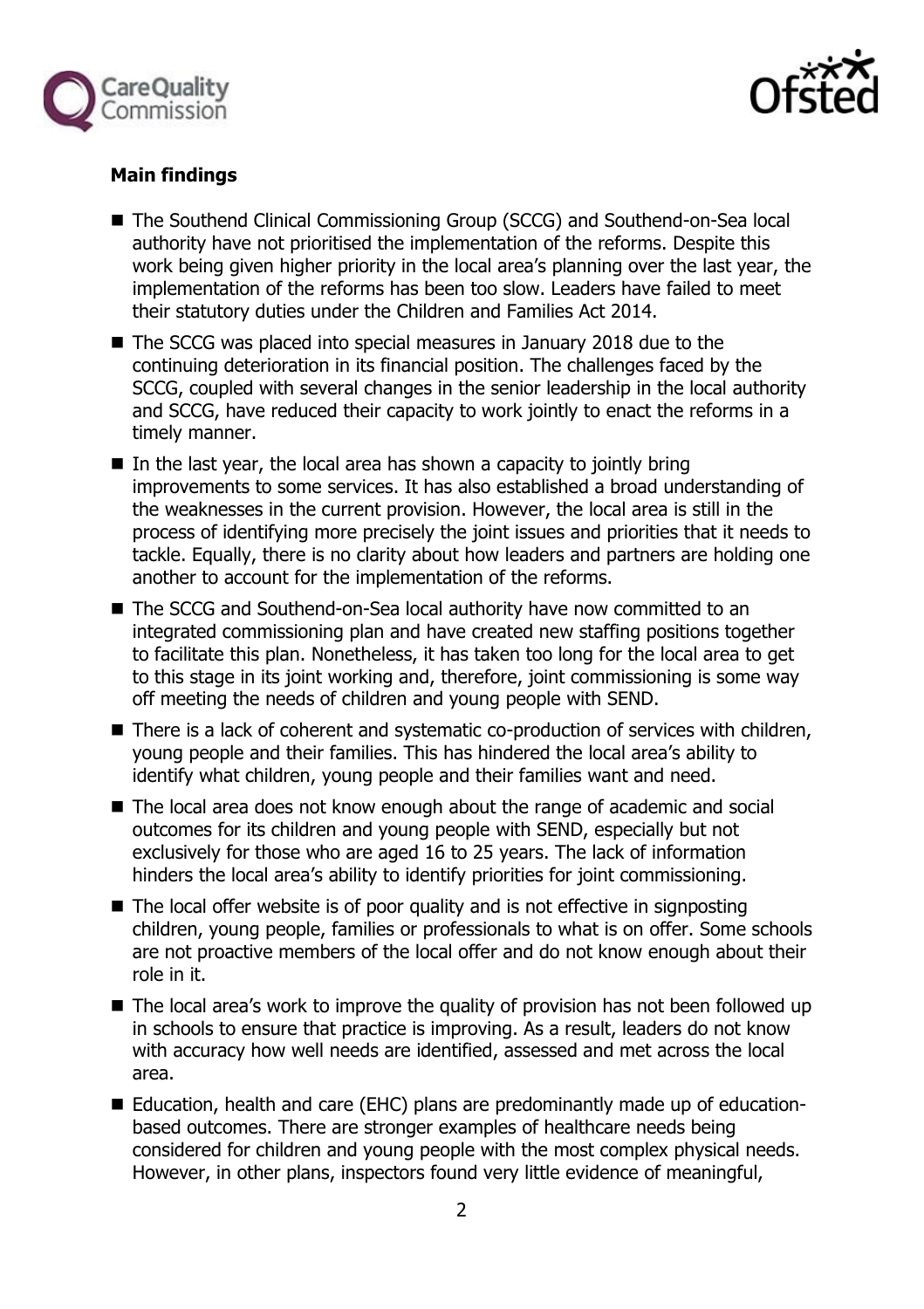



accurate and updated information related to social care and health outcomes.

- The systems and procedures to check on the safety, welfare and quality of the educational experience that children and young people receive are not sufficiently robust. Children in care are checked appropriately by social care teams and by staff from the virtual school for children looked after. However, other children and young people with SEND who are placed out of area, are in post-16 provisions or in independent provisions, or are educated at home, are not checked on well.
- The 'early help front door' programme is becoming an increasing strength across the local area. This work is supporting children and young people in getting their needs identified more rapidly, and getting more access to provision and the support that meets their needs.
- The local area's SEND information, advice and support service (SENDIASS) and the Little Heroes support group are well thought of, and highly active. The people who run the provisions care passionately about improving outcomes for children and young people with SEND.
- Some children and young people with SEND access high-quality provision because of highly competent individual professionals who support them in schools, colleges, the health service, social care and local authority specialist teams. However, this is not a consistent picture across the local area.
- There were 27 children and young people identified by inspectors during this inspection whose whereabouts could not be quickly confirmed. Leaders acknowledged the seriousness of this situation and made urgent enquiries to confirm the safety of the children and young people. The local area was able to confirm the whereabouts of 26 of the children and young people by the end of the inspection. Through their own referral procedures, they were able to confirm the whereabouts of the final young person after the inspection finished.
- Inspectors were aware during this inspection that a serious incident had occurred and that this is under investigation by the appropriate authorities. While Ofsted does not have the power to investigate incidents of this kind, the information provided by the local area was taken into consideration during the inspection.

# **The effectiveness of the local area in identifying children and young people's special educational needs and/or disabilities**

# **Strengths**

■ There are ongoing efforts within the local area to widen the numbers of the youngest children whose needs are identified early. The targeted programme of A Better Start Southend (ABSS) is working in conjunction with partner members in health, care, education and the third sector. This is increasing families' access to professional expertise in supporting early identification of children's needs.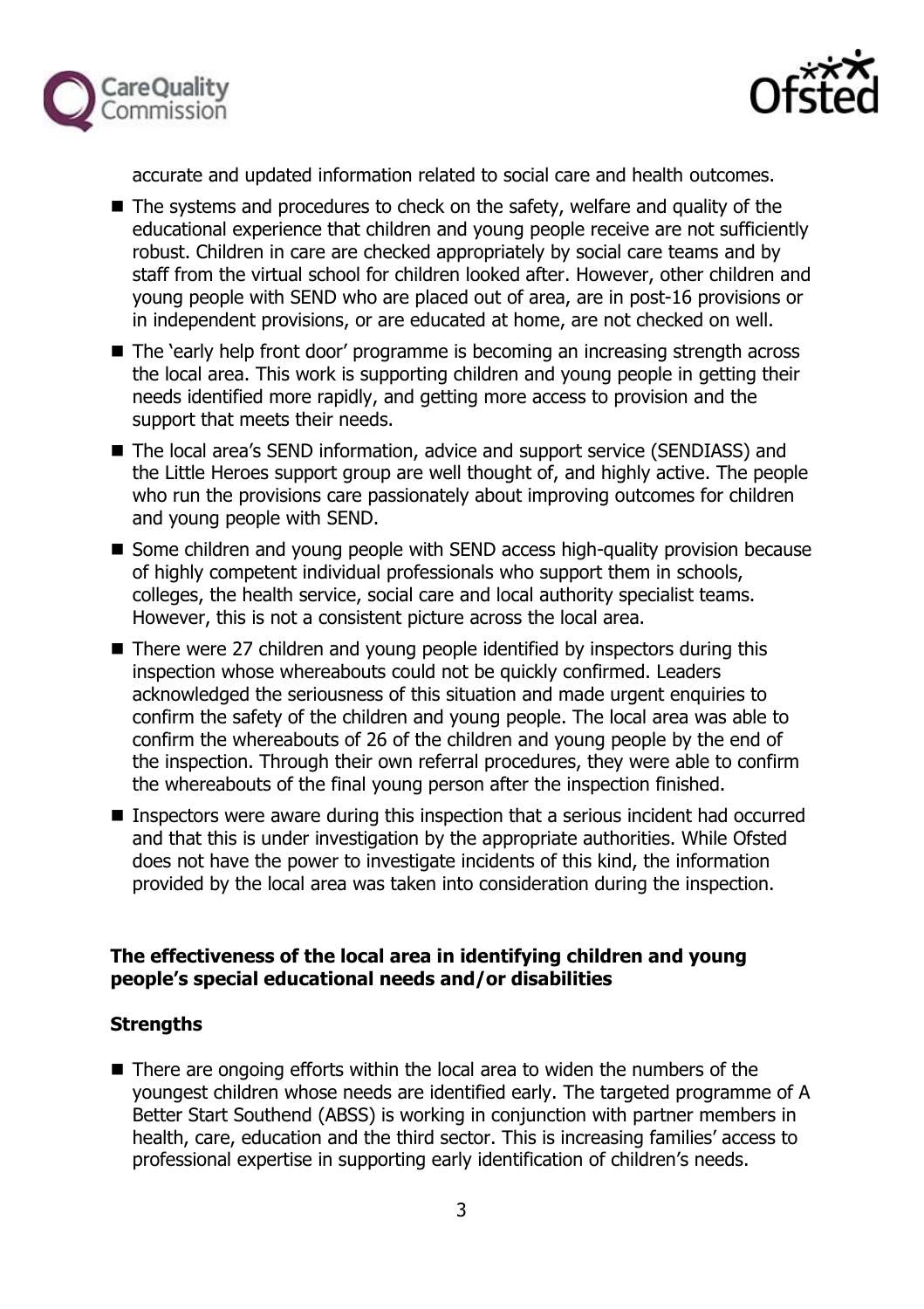



- The health visiting service is working towards a universal offer of visits to women who are pregnant during the antenatal period. An increasing number of the most vulnerable women are being seen during their pregnancy. This approach is helping the local area to identify children's needs at the earliest possible stage of their development.
- A high proportion of families take up the offer of the two-and-a-half-year health visitor checks on children's development. Health visitors are using a range of indicators to review children's social, emotional and physical development. This is allowing professionals to identify children's needs, and get referrals in place, at an earlier stage.
- The speech and language service has developed an interactive screening tool that is used in the child's home and assists parents, carers and professionals to articulate any concerns about a child's early development. This supports earlier identification of children's needs and ensures that they receive a quicker referral to get the appropriate support.
- The early help offer in the local area (the 'early help front door') has been developed so that all referrals now go through 'one door' of coordinated multiagency support. This is starting to help more children's and young people's needs to be identified at an earlier stage. It is also providing good information about where families can get further assistance. Professionals and families are positive about their experiences so far with this newer system.
- Staff in the early years educational settings speak highly of the guidance and training that they receive to identify early needs in the youngest children. They say that it is making a positive difference to their confidence in identifying these needs.

# **Areas for development**

- The local offer website is not fit for purpose and does not meet the requirements of the code of practice. Most young people, and families, do not know of its existence. Equally, those who do know of the local offer tool, including healthcare, social care and educational professionals, do not find it accessible.
- There is no systematic way to gather the views of children, young people and their families about their satisfaction with the assessment process or, more generally, whether the processes for identifying, assessing and meeting needs are effective. This is especially the case for those young people who are refused an EHC plan.
- Schools do not routinely and proactively challenge the area's leaders about the local offer of support. The majority do not gather the views of the families that they work with and, when they do, they do not feed the information about the effectiveness of the local offer tool or its content back to leaders. This affects the local area's ability to jointly commission services and provisions that meet the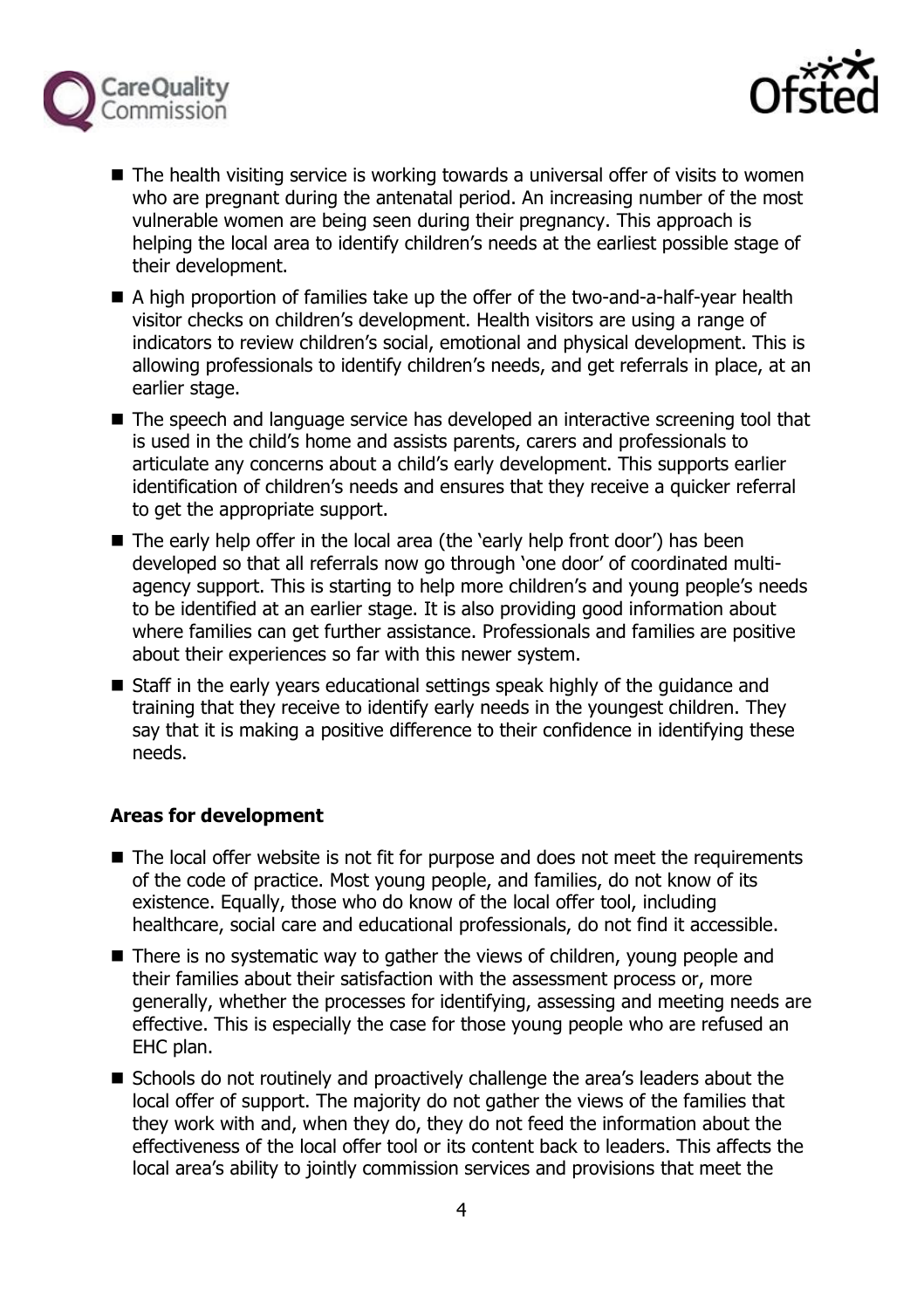



needs of children and young people.

- The local area has been too slow to address its long-standing concerns about how accurate schools are in identifying children's needs. Work more recently to train school leaders has not been followed up in schools. Leaders do not know whether this work with school leaders is improving the accuracy and quality of identification. This is particularly hindering their ability to review the provision for children with SEND but who do not have an EHC plan.
- Until June 2017, the local area was failing significantly to meet the 20-week statutory timeframe for the completion of new assessments for EHC plans. Action taken since this time has improved the timeliness of the assessment process. Since July 2018, the efficiency of the assessment panel has ensured that almost all the new assessment requests have been completed within the 20-week statutory timeframe.
- The access to and quality of support from the educational psychologist team are areas of concern among families and schools who gave their views during the inspection. This service is now trialling new ways to work to increase provision. The few schools and families who are involved in these trials are very positive about this experience. However, this is not part of the area's wider provision.
- Long waiting times to access a paediatrician are a concern reported by parents, carers and professionals alike, most notably for children over the age of five who are waiting for an assessment for autistic spectrum disorder and attention deficit hyperactivity disorder. More recent leadership of the SCCG has recognised the lack of timely and efficient assessments for young children and has rapidly reorganised the service to significantly reduce waiting times. However, many parents also comment that once they have a diagnosis, they are often left with little guidance about what to do next, or where to get further help.
- The local area has not developed the role of a designated medical officer (DMO) well enough. The area has not ensured clarity about how this role drives change in the area. The SCCG is not ensuring that there are high levels of accountability attached to this role, and that it is maximising the impact of the work being undertaken with the children and young people.

#### **The effectiveness of the local area in assessing and meeting the needs of children and young people who have special educational needs and/or disabilities**

# **Strengths**

■ There is a strong package of support for the youngest children with the most complex physical and cognitive needs. Professionals from various agencies work in a coordinated way to provide timely care for the children. The joint work between professionals in occupational therapy and physiotherapy helps parents and carers to meet their children's needs at home. Parents also appreciate the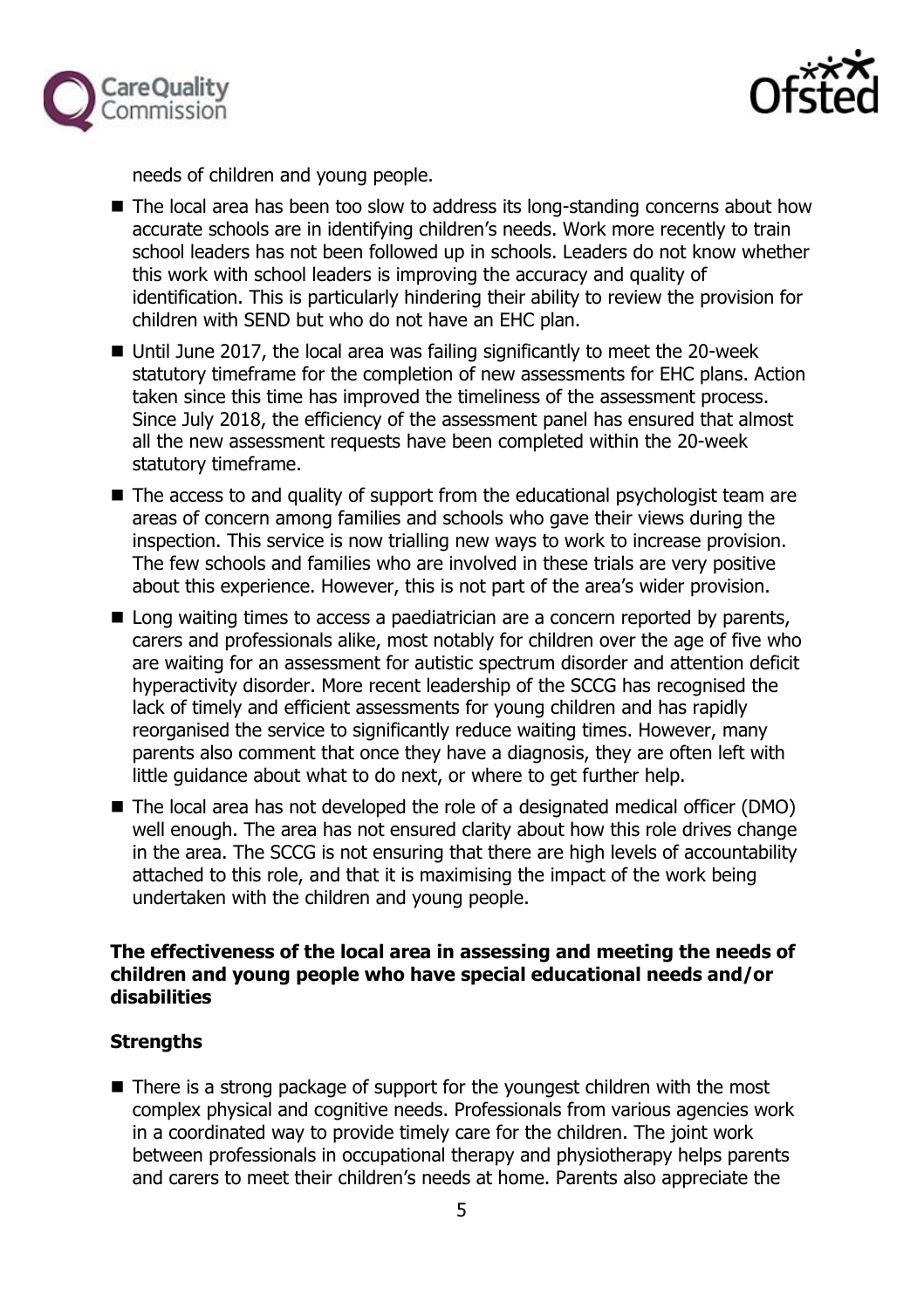



advice and support they receive from the Play and Parenting Service when they need more intensive support.

- $\blacksquare$  The health visiting team is working diligently to develop provision for children with complex needs. A specialist health visitor role has been created to support children under five with complex care needs and to support their families. Health visitors more broadly are also beginning to use the findings from the two-and-ahalf-year development checks to look at area-wide issues facing the most vulnerable children and their families, and to review the services available to them.
- The work of SENDIASS and Little Heroes is very highly regarded. These two small teams signpost children and their families to find provision and apply for additional services, and they fervently champion the rights of children and young people. Professionals, families and young people are overwhelmingly positive about their experiences with these two groups. Many say they would be 'lost' without their encouragement, insightfulness and support.
- The occupational therapy service has recently worked with leaders in most primary schools in the area to train staff in basic skills to support children's needs. This is starting to help schools implement children's care plans more effectively. It is also creating a more streamlined path of support for those children who require additional, more specialist occupational health support.
- Young people up to the age of 18 years with SEND are now able to access emotional well-being and mental health service (EWMHS) specialist support. This is a significant increase in this provision, which previously only served children up to the age of 12 years. A parenting group that offers a six-week support to parents has also been established. Parents are appreciative of this provision, and leaders are using the early views of parents to shape the future of the course.
- The work to support those in need of medical tuition, either while poorly or in hospital, is of a good quality and is well monitored. This provision is effective in liaising between school and home, to ensure that the children and young people are well supported so that they do not fall behind in their schoolwork when unavoidably absent.
- Parents, carers, children and young people appreciate the support that they get from individual practitioners from schools, healthcare services, social care services and special educational needs teams within the local authority. There are examples of strong practice by individual practitioners.

# **Areas for development**

■ All too often, the universal offers open to children and young people in the local area are not tailored to the specific needs of children and young people with SEND. The 'voice' of this group is also not being sought in a well-thought-out way. Consequently, leaders do not know how well they are meeting their needs.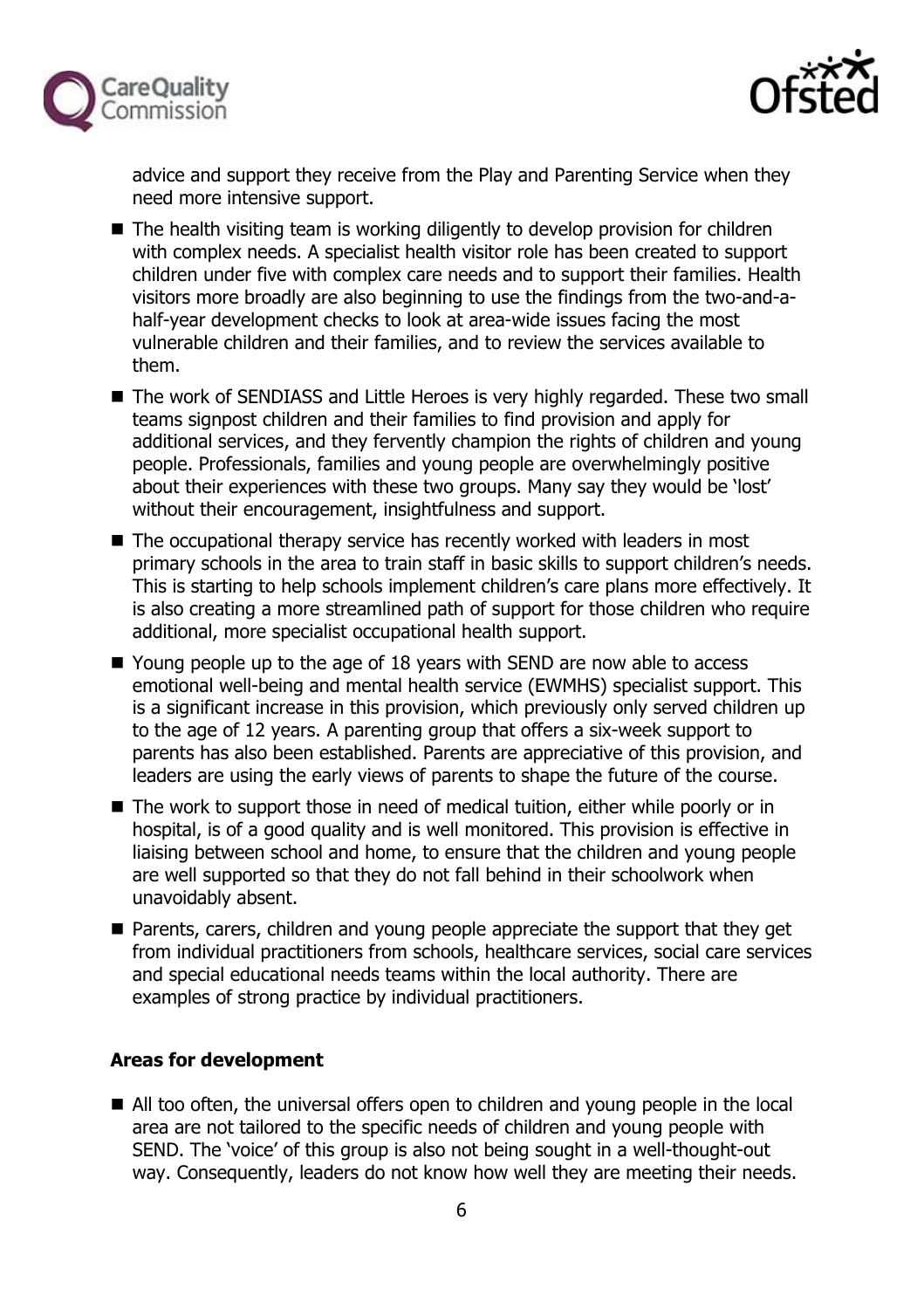



- $\blacksquare$  The monitoring of the provision for, and safety of, some children and young people is haphazard and of a poor quality. This includes those in out-of-area educational provisions, those in post-16 provision and those educated at home. Although there are ongoing checks made by social care teams where families are open to their service, the checks made by the local area on other children and young people with SEND are not frequent enough or well recorded. This includes those children and young people whose cases were once, but are no longer, open to social care teams. These integrated services are not working systematically to check what they mutually know about the safety, well-being and quality of education being received by these children and young people over time.
- Leaders do not look sufficiently at where lessons can be learned to improve future provision, such as in schools in the local area where there is a core group who have not had their needs quickly or securely met. The pupils are bounced around schools through exclusions or managed moves, and often move in and out of alternative provision in the area. Some become known to youth offending services. There is little review about how to stop the downward spiral or why this group of young people have ended up in this unsatisfactory position.
- A high proportion of children and young people who attend school part time have SEN. While schools within the local area are reminded about their statutory duties, part-time programmes are not reviewed well enough to ensure full-time educational provision that meets the pupils' social and academic needs. Information about part-time programmes is not informing the joint commissioning of other services and provisions that are needed in the local area.
- The EHC plans sampled during the inspection were of a varied quality. Where children have complex physical needs, there is a wealth of information about healthcare provision. However, in almost all the other plans sampled, there is a lack of any information about healthcare or social care needs or provision. Where this information exists, it is often outdated or does not reflect the current health and care needs of children and young people.
- The local area's system for recording, maintaining and reviewing children and young people's information about their SEN over time has been identified by leaders as not fit for purpose. Records are often incorrect or out of date. They do not correlate well with the more up-to-date recording system that social care teams use. As a result, leaders are not able to quickly see the bigger issues, or what has happened to support children and young people over time.
- There is a reasonable offer for short breaks and respite provision in the area, especially for children and young people with the most complex physical needs. However, leaders acknowledge that only a small proportion of families are accessing this offer. When speaking to families, it is evident that most do not even know that this offer exists, including those with children with SEND but without an EHC plan. Families are often confused about the existence of respite provision and the methods to apply for it, and misunderstand the universal eligibility to this offer.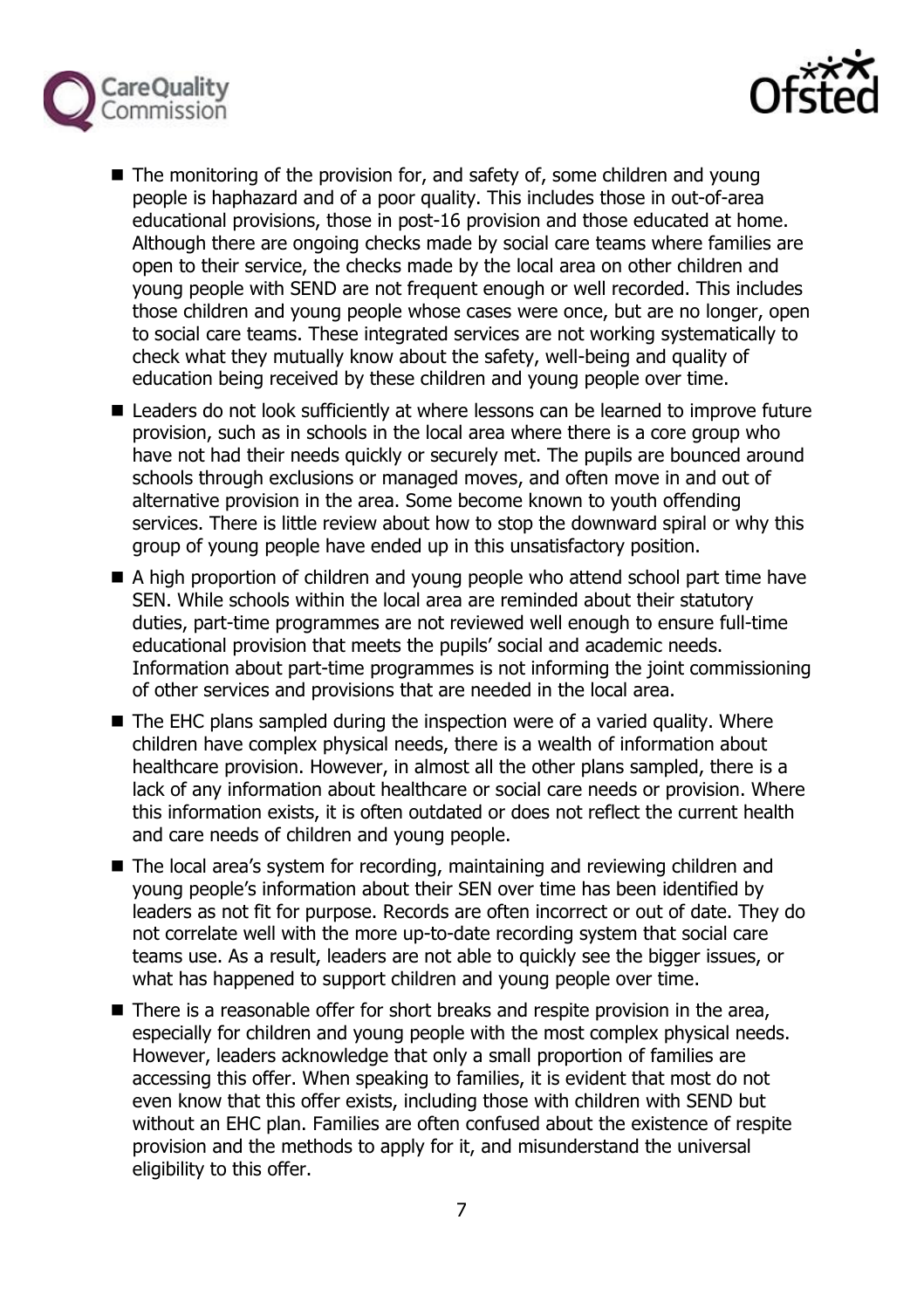



- The system for school nursing has been in a state of significant redevelopment, and the team has only recently reached full staffing capacity to enable it to take on a more extended role within schools. There is a lack of clarity in schools and among families about the role of the school nurse, and ongoing frustrations among schools, parents and carers about a lack of access to these highly soughtafter professionals.
- More recently, school nursing drop-in clinics have been established in the majority of schools. However, there has been no review of whether this new provision is meeting or impacting on the needs of children and young people linked to their SEND.
- Children presenting with dysphagia are not able to access a local service that meets their needs due to a lack of commissioning arrangements for this provision. There is a limited service offered to individuals where applications are made, but this lack of provision is not supporting children to access a coordinated approach to care close to home.
- The speech and language service does not currently offer on-site provision to schools. Parents, carers and professionals note a severe lack of speech and language support to children in schools. However, there are very few schools taking up the offer by the speech and language service to buy in their expert training. Most schools do not know that this training exists.
- Children over five years of age presenting with emotional and behavioural issues but without a clinical diagnosis can be referred between services without resolution on who is going to take forward their care. This is not supporting children and young people to have their needs met, and can lead to their physical and emotional well-being being compromised.

# **The effectiveness of the local area in improving outcomes for children and young people who have special educational needs and/or disabilities**

# **Strengths**

- The SCCG has developed self-evaluation tools to identify its priorities for improvement. This is helping it to start to identify some of the services it needs to jointly commission with the local authority. Moreover, its special educational needs three-year plan puts children and young people with SEND at the very centre of what it is doing in its integrated commissioning plans. However, this work is still some way off improving the services for these children and young people.
- The transition for young people with the most complex cognitive and physical needs is well thought out, with agencies working collaboratively to meet the range of needs for these young people.
- **Pupils who attend specialist schools, and their families, are generally very positive** about the range of experiences, opportunities and outcomes that they receive in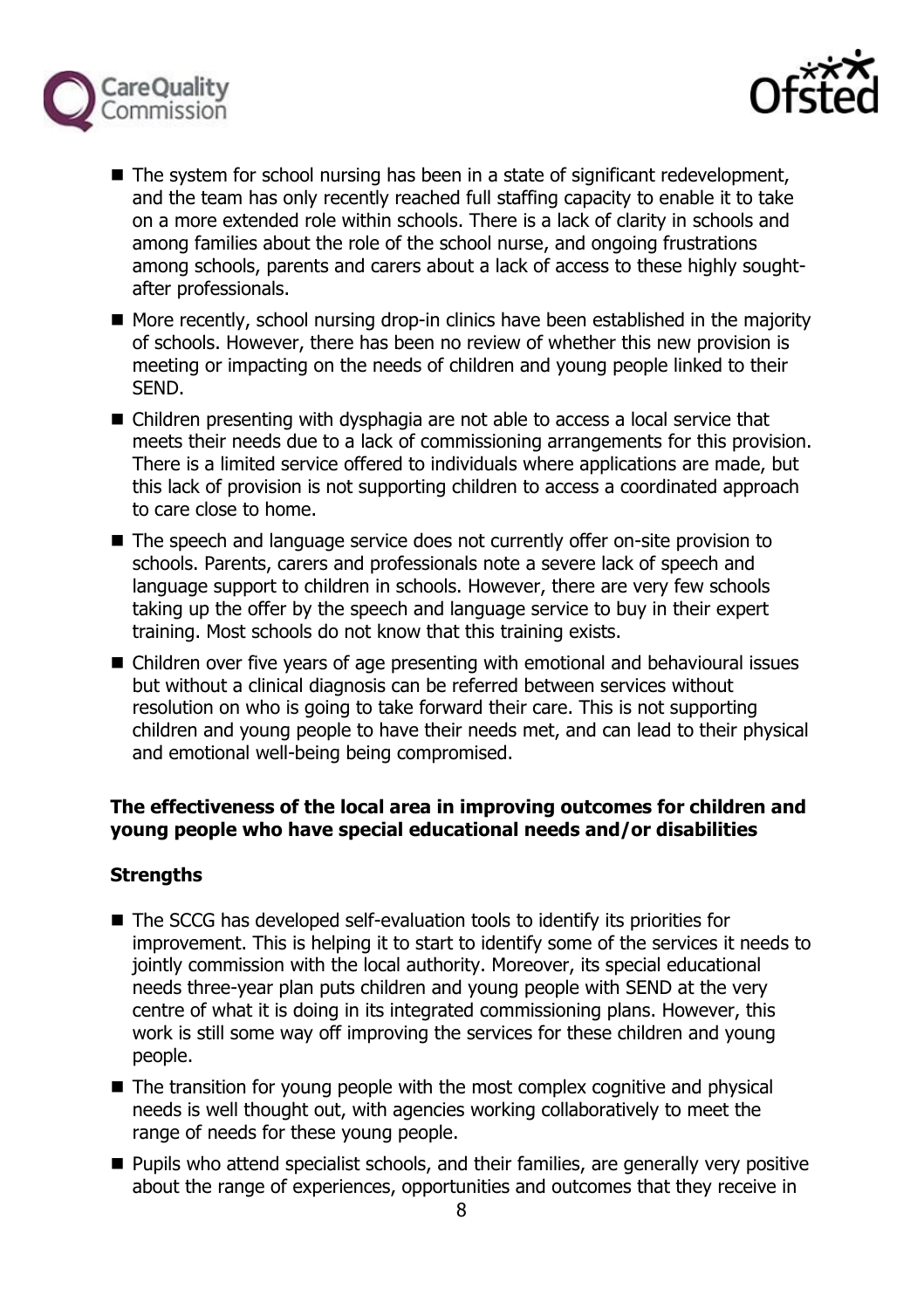



those provisions.

#### **Areas for improvement**

- The local area has only recently begun to develop a strategic plan that identifies the precise joint priorities and accountabilities for improving the outcomes for children and young people. Leaders have identified the broad significant weaknesses in the local area's provision and are now working together to better understand the precise nature of these weaknesses.
- Leaders have rightly identified that the gathering of children and young people's views, and their role in co-production of the provision in the area, are considerable weaknesses. These weaknesses have a negative effect on the area's ability to identify clear priorities and to develop joint commissioning arrangements for improving outcomes for children and young people with SEND.
- Throughout the inspection, it was difficult for inspectors to fully assess the local area's effectiveness in improving outcomes in all areas of education, health and social care. This is because leaders are not collecting evidence of their impact in a holistic or meaningful way. Leaders do not have an agreed understanding or clear processes for measuring how well children and young people are developing and achieving as they grow older.
- The local authority has recognised that children and young people with SEND are not making the progress of which they are capable across all key stages and including in the early years foundation stage. This is particularly the case for children whose SEND have been identified but who do not have an EHC plan. The local authority has developed systems to review the pupils' progress with greater precision, but this work is very new.
- The local area does not collect or have enough information about the well-being and achievement of children and young people with SEND who are placed in schools out of the area, or who are educated at home or in independent schools.
- Too many pupils access part-time education for too long. The local area does not know the impact of part-time programmes on the pupils' academic and social outcomes.
- Leaders' assessment of their effectiveness does not take into sufficient account the lived experience, aspirations and welfare of young people as they move beyond the age of 16. Young people's outcomes are too dependent upon the quality of the individual provision that they access. There are therefore some positive outcomes for some young people. However, leaders do not review these outcomes to know where they need to hold providers accountable when they are not supporting young people well enough.
- The pathway for transition to adults' services is not seamless for young people with less complex needs. There are only limited numbers of joint consultant clinics for young people who do not have significant physical impairments. There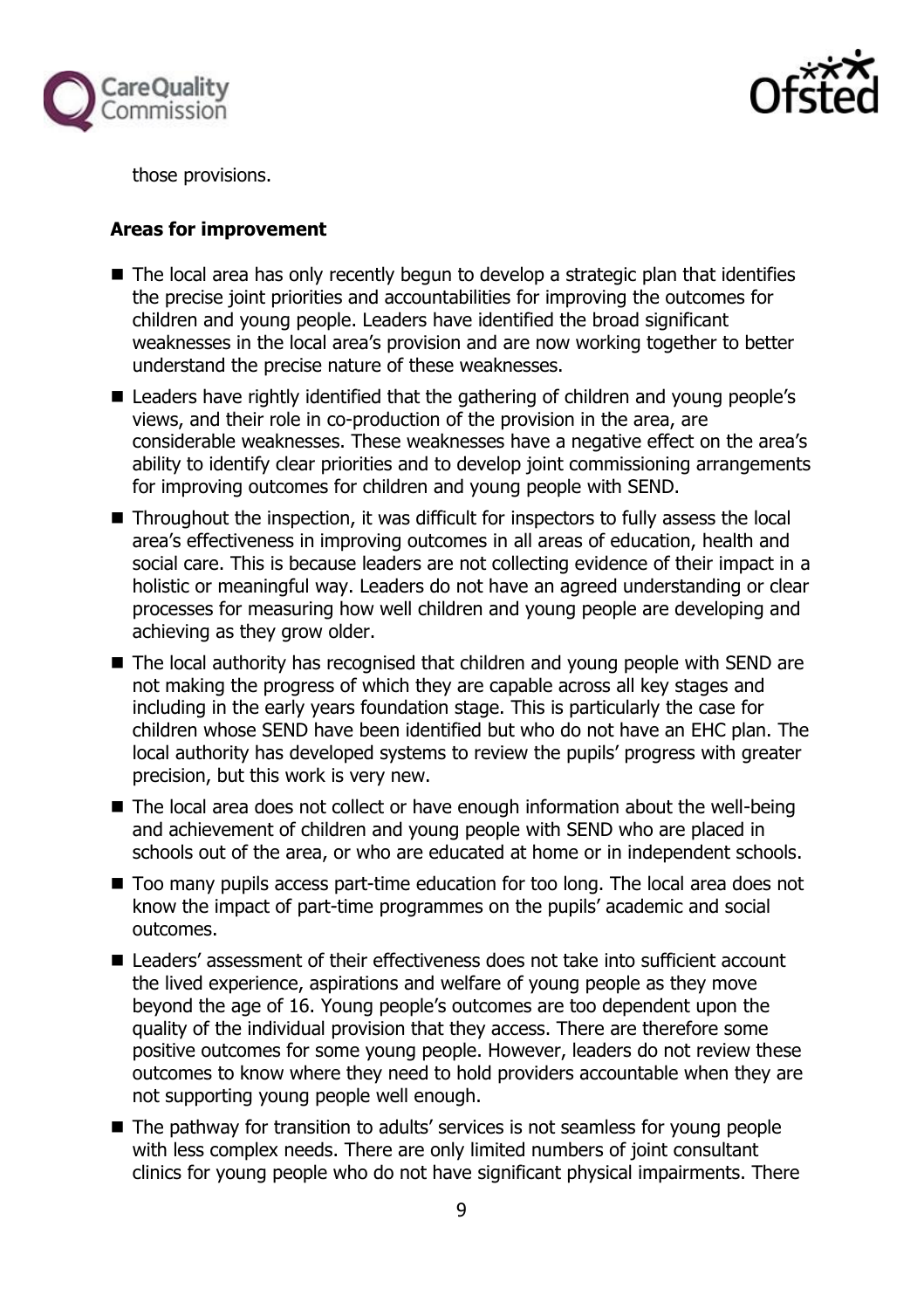



is not a consistent strategy to ensure that a holistic approach is taken by healthcare services to support the child and family through the process.

# **The inspection raises significant concerns about the effectiveness of the local area.**

The local area is required to produce and submit a Written Statement of Action to Ofsted that explains how the local area will tackle the following areas of significant weakness:

- The emerging leadership of the SCCG, public health, the local authority and education providers has not developed quickly enough to ensure precisely coordinated priorities, accountabilities and joint commissioning to improve the outcomes for children and young people.
- $\blacksquare$  The local offer does not provide a service that is fit for purpose to meet the obligations in the code of practice. Local partners in health, social care and education, including schools, are not proactive in promoting co-production of the local offer. They are not ensuring that the local offer is adapted according to the views, needs and achievements of the children, young people and their families.
- Leaders have not worked together to ensure that EHC plans provide a meaningful multi-agency approach to meeting children and young people's academic, social, health and care needs. There are no clear accountabilities between agencies to make sure that children and young people's outcomes are well assessed, planned for, met and reviewed.
- Leaders have not developed a strategic partnership that makes sure that children and young people are in provisions that give them good-quality, full-time education. This particularly includes those educated at home, in post-16 provisions, and in out-of-borough provisions. Additionally, within the local area, too many pupils access part-time education for too long. Leaders of the local area do not know the extent of the impact of part-time programmes on the outcomes for children and young people. This lack of information is detrimental to the work of joint commissioning.

Yours sincerely

**Ofsted Care Quality Commission**